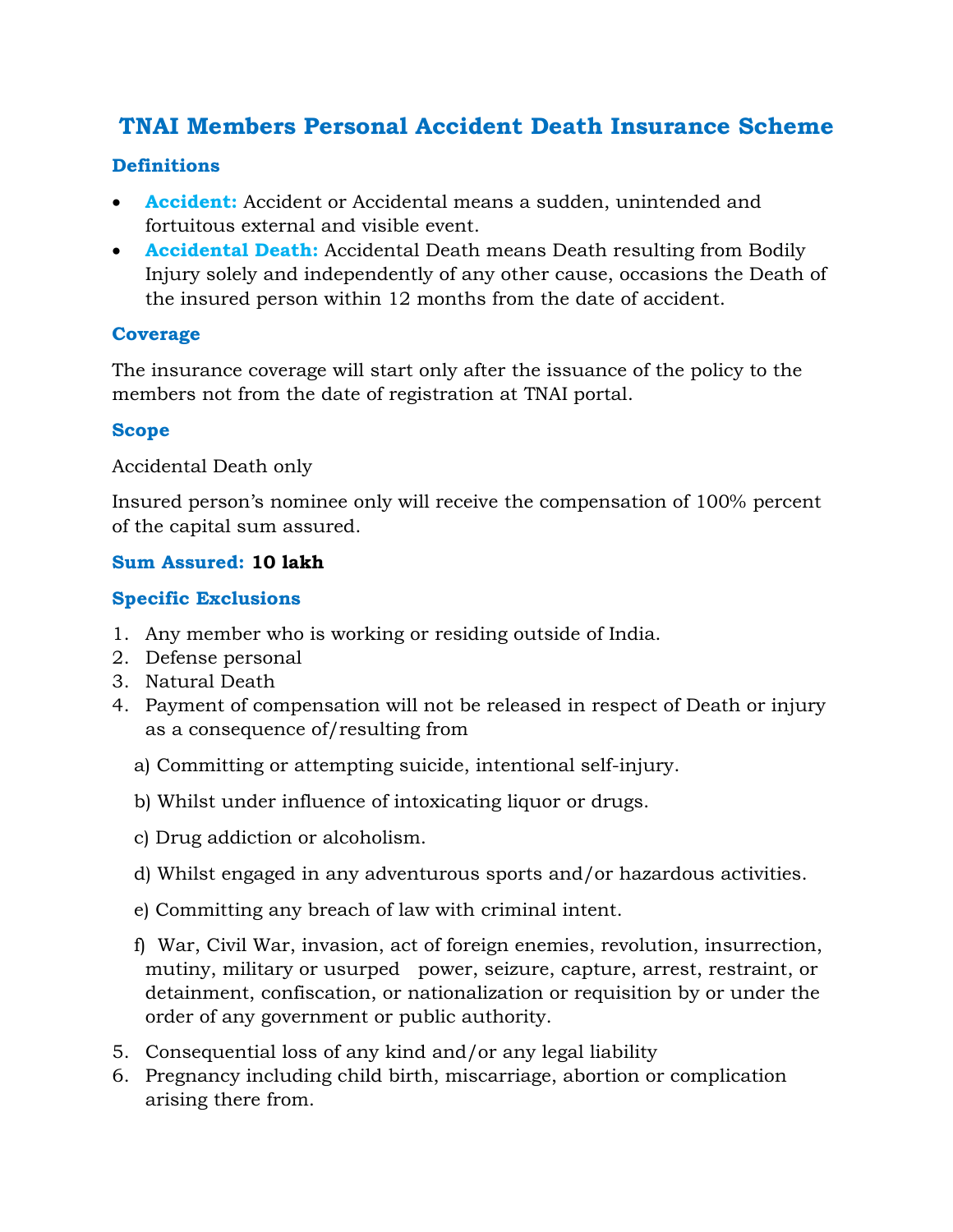- 7. Participation in any naval, military or air force operations.
- 8. Curative treatments or interventions
- 9. Venereal or sexually transmitted diseases.
- 10. HIV and or related illness.
- 11. The company shall not be liable to make payment for any claim directly or indirectly caused by, based on, arising out of howsoever attributable to any of the following except covered by way of an extension:
- a. Treatment taken from anyone who is not a Medical Practitioner or from a Medical Practitioner who is practicing outside the discipline for which he is licensed or any kind of self-medication.
- b. Any Illness or Injury directly or indirectly resulting or arising from or occurring during commission of any breach of any law by the Insured Member with any criminal intent.
- c. Act of self-destruction or self-inflicted Injury, attempted suicide or suicide while sane or insane or Illness or Injury attributable to consumption, use, misuse or abuse of intoxicating drugs, alcohol or hallucinogens.

Note: This is an illustrative list of exclusions and not exhaustive. For the entire list of exclusions, please refer the Group Policy Terms and Conditions issued to the Group Policyholder.

### **General exclusions**

Insurance company will not pay for any compensation in respect of Death, Injury or disablement of the Insured Person arising out of:.

1. War, invasion, act of foreign enemy, hostilities (whether war be declared or not) civil war, rebellion, revolution, insurrection, mutiny military or usurped power, confiscation, seizure, capture, assault, restraint, nationalization, civil commotion or loot or pillage in connection herewith.

2. Ionizing radiation or contamination by radioactivity from any nuclear fuel or from any nuclear waste from the combustion of nuclear fuel. For the purpose of this exclusion, combustion shall include any self-sustaining process of nuclear fission.

3. The radioactive, toxic, explosive or the hazardous properties of any nuclear assembly or nuclear component.

4. Air travel except as a passenger on a recognized airline operating on regular scheduled air routes and air travel by any charter aircraft duly licensed as a recognized air carrier and flown by professional crews between properly established and maintained airports.

5. Participation in any kind of motor speed contest (including trial, training and qualifying heats)